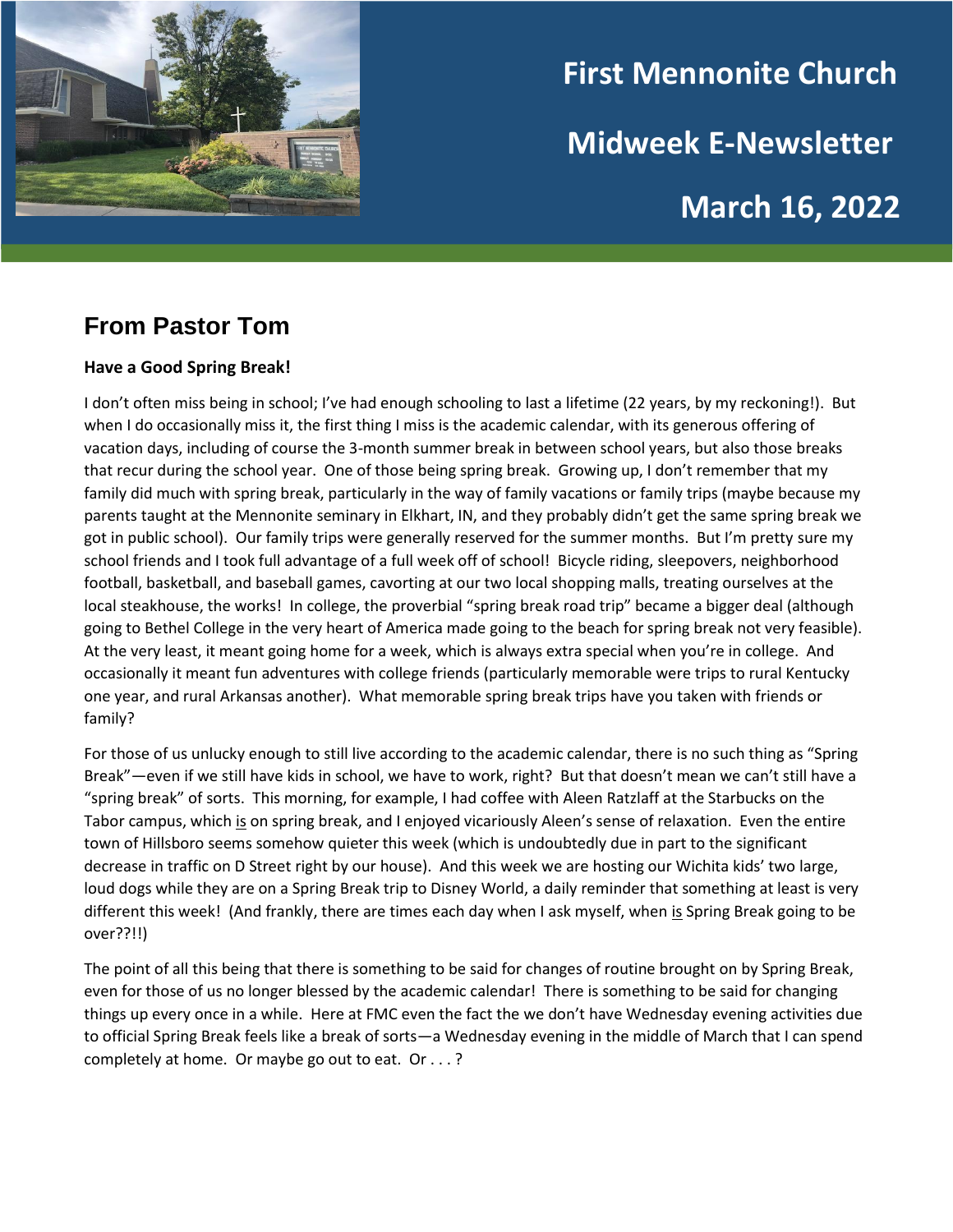Even when we can't exactly call it "vacation," periodic changes in routine are good for the soul. Especially since it is coinciding with spring-like weather this week. So let me wish all of you a "good spring break!" Do something different. Take a long drive. Go out to eat. Watch a movie. Go for an evening walk (now that we've set our clocks forward, evenings are one hour longer!). If you need permission or justification, think of it as a Sabbath of sorts. Which—remember?!—God says we need on a fairly regular basis! © See you all next Sunday! (Unless of course you're gone on Spring Break!)

### **Among Our Friends and In Our Prayers**

 **A Note from Aleen, MTL for Worship Committee**: The offering is an important aspect of our worship together.

**Psalm 96:8 –***"Ascribe to the Lord the glory due his name; bring an offering and come into his courts."*

This Sunday, the offering plates will be again at the rear of the sanctuary. As the offertory plays, our gifts will be carried up and placed on the altar and dedicated to the Lord.

- **Glenn Goertz** has moved back to The Center at Waterfront (in Wichita) to receive some additional medical treatment and physical therapy. Daughter Dyan Thornton says he will probably remain there for another week or two. Cards may be sent to Glenn at: c/o Dyan Thornton; 10611 East Mosaic; Wichita, KS 67206
- On the recommendation of Care Committee and Ministries Council, DeVerne and Sue Buchholz will have her church membership transferred to FMC this coming Sunday as part of the worship service. **Welcome DeVerne and Sue!**
- **Doug Miller and Holly Swartzendruber** are en route from Kingman Arizona to North Newton, Kansas, helping Holly's parents, John and Gloria Swartzendruber, move into a duplex in Campus Woods. They plan to arrive tomorrow afternoon.

#### **Upcoming Events**

- **The Tabor College choir is coming to FMC!** Specifically, in two and a half weeks, on Sunday morning, April 3. Officially it will be the fifth Sunday of Lent, which we will still observe by using some of the components suggested in the denominational worship curriculum. But the bulk of the hour will be handed over to director Greg Zielke and his singers, to present us with a program of inspirational music composed for choir. Given our acoustically beautiful sanctuary, it promises to be a good morning to invite friends and family to join you!
- **Summer Camp and Retreat information** is up on the bulletin board in the hall for both Camp Mennoscah and Rocky Mountain Mennonite Camp.
- **The Annual Marion County Storm Fury Presentation** is coming to The Shari Flaming Center for the Arts on Tabor College, March  $23<sup>rd</sup>$  at 6:30 p.m. Please see the attached document.
- **Tabor College Events**:
	- o GRAMMY-nominated artist**, Jan Kraybill, organist** to perform March 25th @ 7:00 pm 8:30 pm.